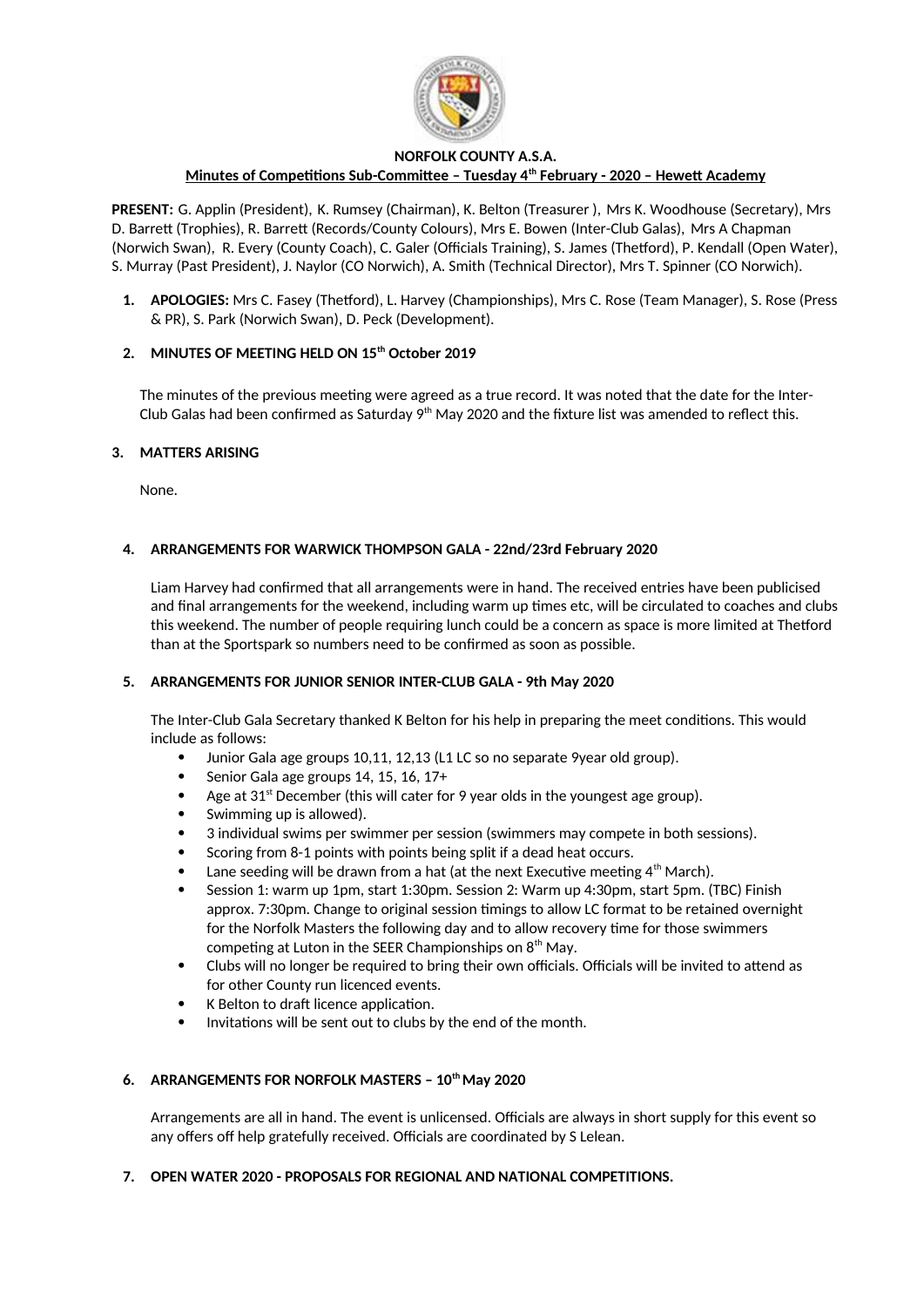The distances for Open Water Nationals have been changed to assist with selection for the World Junior Open Water Championships later this year. The 14/15 years distance will increase from 3k to 5k and the 16+ years from 5k to 7.5k. The Open Water Secretary had canvassed club coaches and received a variety of opinions. It was decided that the County would support keeping the current distances at the SEER OW Championships at Whitlingham rather than change to the longer distances this year. The County also wanted the date of next year's SEER Open Water Championships to be brought forward to allow more time between the event and national competitions.

### **8. FIXTURE LIST**

| 22nd/23rd February 2020                      | Warwick Thompson - Thetford                                                             |
|----------------------------------------------|-----------------------------------------------------------------------------------------|
| 9 <sup>th</sup> May 2020                     | NCASA Junior Inter-Club Gala and Senior Inter-Club Gala - Sportpark, UEA                |
| 10 <sup>th</sup> May 2020                    | Norfolk Masters - Sportspark, UEA                                                       |
| $27th$ June 2020                             | Special Olympics - Sportspark, UEA                                                      |
| 20 <sup>th</sup> /21 <sup>st</sup> June 2020 | County Challenge - Dereham                                                              |
| $4th$ July 2020                              | Swimability - Riverside                                                                 |
| 19 <sup>th</sup> July 2020                   | NCASA and East Region Open Water Championships - Whitlingham                            |
| September 2020 (TBC)                         | Junior Inter-County Gala - Luton                                                        |
| 4 <sup>th</sup> October 2020                 | National County Team Championships - Ponds Forge, Sheffield                             |
| January 2021 (TBC)                           | Norfolk County Championships, Distance Events - Sportspark, UEA                         |
|                                              | January/February 2021 (TBC) Norfolk County Championships, Main Events - Sportspark, UEA |
|                                              | January/February 2021 (TBC) Norfolk County Championships, Main Events - Sportspark, UEA |
| February 2021 (TBC)                          | Warwick Thompson - Thetford                                                             |

# **9. County Championships**

The Technical Director gave feedback via a written report and highlighted the following:

- There were relatively few delays. However there was a chlorination issue which delayed the start of Session 5 by 30 minutes. The coaches agreed to a land based warm-up to minimize the delay. There was a 20 minute delay before the Relay Gala could get underway due to a communication problem between the recording and AOE systems.
- The officials' parade ensured that all the officials were poolside and ready to start ahead of the start time. This proved so efficient that time allowed to get everyone in place could be further reduced if the safety announcement started as soon as warm-up ends.
- Start sheets were available for officials at both ends of the pool.
- All sessions had over and above the minimum requirement for qualified and licenced officials at L1 meets. The same lead referee covered all sessions.
- There were no assessments at this year's championships but all mentoring requests were catered for.
- Radios were used again, the efficiency of which is improving as more officials experience their use. Two channels to be used going forward to separate officials and volunteers discussions.
- There were three specific complaints that the music (to announce finalists) was too loud. It was subsequently reduced.
- The Field of Play Officer is useful but it is not a full time role and could be combined with another.
- Session times were known in advance. There was a 15 minute break between heats and finals.
- There were fewer late withdrawals this year, some of which will incur fines.
- Lunches were available on time. Officials and volunteers should continue to inform of any specific dietary requirements.
- A technical officials' handbook was available to all via a link but many did not appear to have read it. Consideration to be given to sending this out as an attachment.
- It had been previously agreed to allow officials to wear shorts this year. The East Region President commented on this as officials are expected to wear trousers at Regional events and above and it is clear that Norfolk is trying to mirror Regional galas. The new officials' shirt policy should see more officials in County uniform. It would also be desirable to see volunteers in t-shirts too.